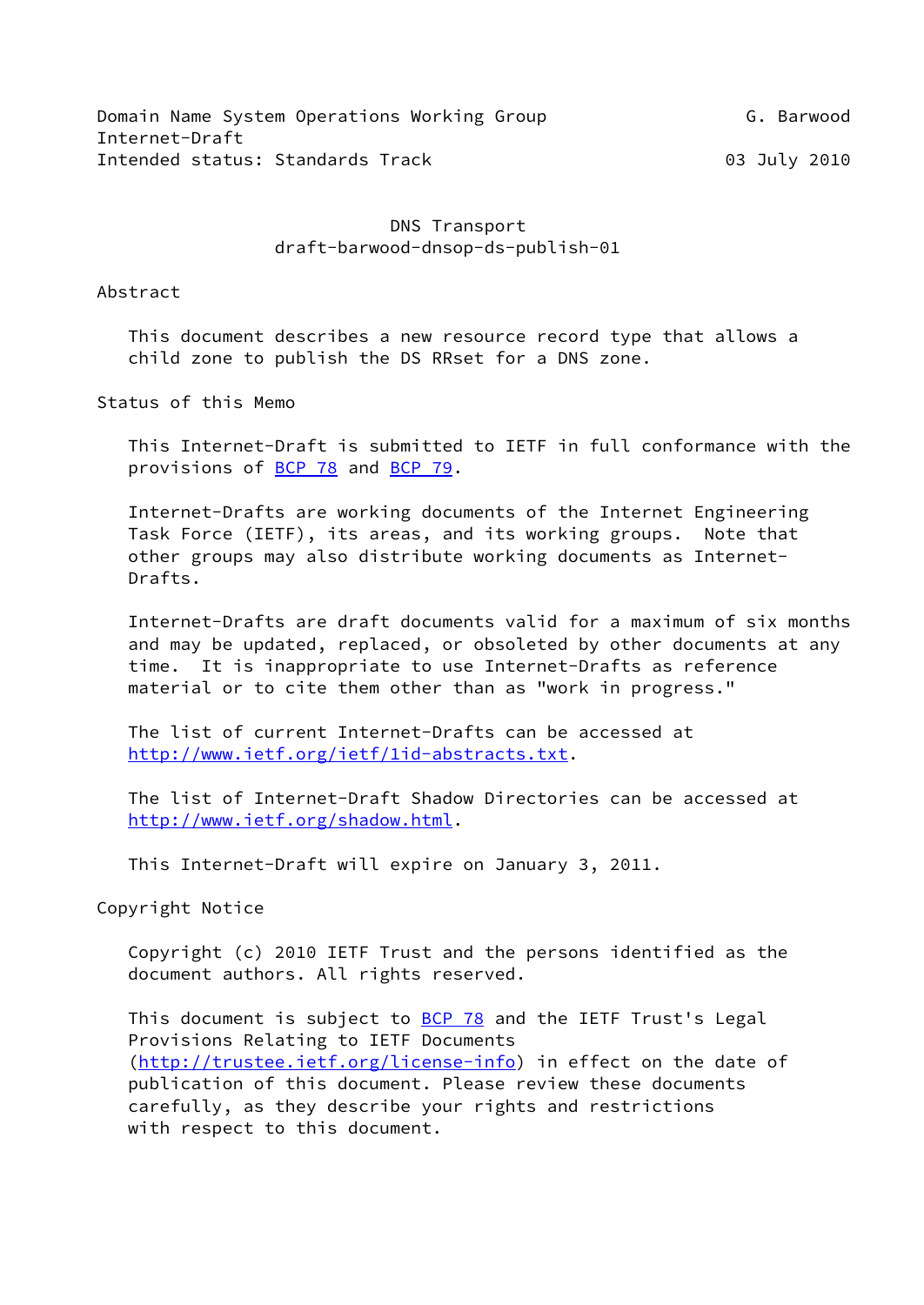Internet-Draft **DS Publication** DS Publication July 2010

### <span id="page-1-0"></span>[1](#page-1-0). Introduction

 This document defines a new resource record that may be used to publish the DS RRset [\[RFC4034](https://datatracker.ietf.org/doc/pdf/rfc4034)] in the child zone. A new resource record type is needed, because the DS RR appears only on the upper (parental) side of a delegation.

 The mnenomic for the new resource record type is "CDS", which is intended to stand for "Child DS".

 The DNSSEC DS RRset for a zone is defined by the child zone but stored in the parent zone. After creating a new key signing key, the child zone needs to update the parent zone.

 There is currently no DNS protocol mechanism for accomplishing this. It is assumed that the DS RRset is transferred by some out-of-band mechanism.

 In particular the CDS RR MAY be used to securely automate the rollover of the key signing key for a zone.

 A new resource record type is preferred to using flags in the DNSKEY RRset. It allows the DS to be published without revealing the public key, delaying the time at which an attacker can start cryptanalysis; the size of the DNSKEY RRset is not changed, which avoids potential transport problems with large responses; and it allows arbitrary DS records to be published which may have no corresponding DNSKEY, which might be useful in future for defining transport parameters.

# <span id="page-1-1"></span>[2](#page-1-1). Definitions

 The key words "MUST", "MUST NOT", "REQUIRED", "SHALL", "SHALL NOT", "SHOULD", "SHOULD NOT", "RECOMMENDED", "MAY", and "OPTIONAL" in this document are to be interpreted as described in [[RFC2119](https://datatracker.ietf.org/doc/pdf/rfc2119)].

#### <span id="page-1-2"></span>[3](#page-1-2). Resource Record Format

The wire and presentation format is identical to the DS record.

 However no special processing is performed by servers or clients when serving or resolving.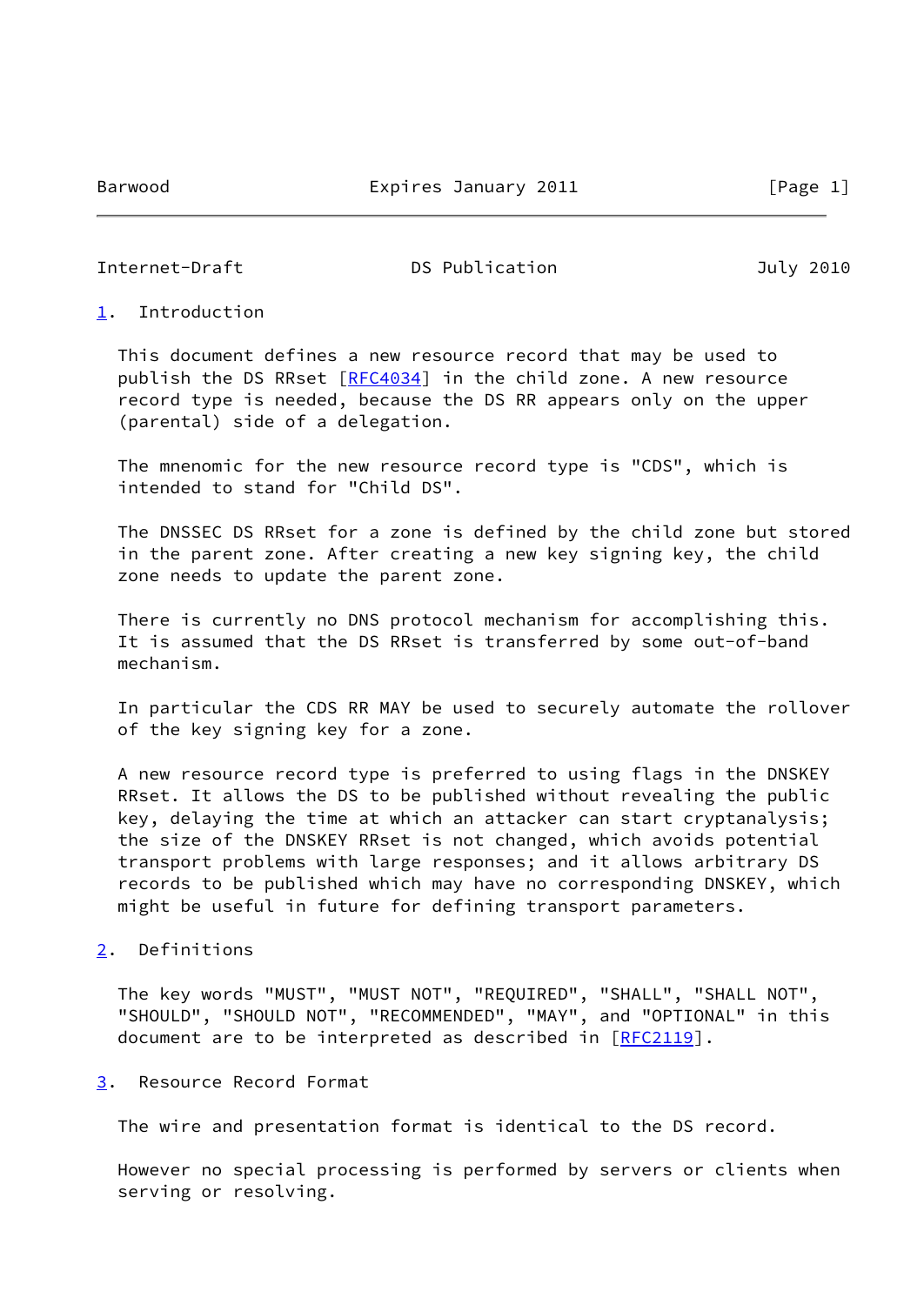The CDS record MUST be signed with a key that has the Secure Entry Point flag set.

[3](#page-1-2). Usage

 The CDS RRset MAY be used by the parent zone to create or update the DS RRset. The parent zone MAY periodically check the child zone to see if the CDS RRset has changed. The child zone MAY send a NOTIFY message [\[RFC1996](https://datatracker.ietf.org/doc/pdf/rfc1996)] to a name server for the parent zone to expidite the process.

| Barwood | Expires January 2011 | [Page 2] |
|---------|----------------------|----------|
|         |                      |          |

Internet-Draft **DS Publication** DS Publication July 2010

 The parent zone SHOULD attempt to authenticate [[RFC4033](https://datatracker.ietf.org/doc/pdf/rfc4033)] the CDS RRset. If the authentication succeeds or yields Insecure, extra security checks are not normally necessary, but MAY be performed according to the parent zone policy. If the authentication fails (the result is Bogus), no action is taken, other than appropriate alerts to inform operators or administrators that there is a problem.

The parent zone SHOULD check that the signing  $key(s)$  have the Secure Entry Point flag set.

 The parent zone SHOULD ensure that old versions of the CDS RRset do not overwrite newer versions, which can occur if there is a delay updating secondary name servers for the child zone. This MAY be accomplished by checking that the signature inception in the RRSIG has increased.

 If the CDS RRset does not exist, the parent MUST take no action. Specifically it MUST NOT delete the existing DS RRset.

 If the child zone loses the secret key(s) for the zone, and needs to reset the parent DS RRset, this must be accomplished by an out-of-band mechanism not defined here.

 To mitigate situations where a key signing key has been compromised, the parent zone MAY take extra security measures, for example informing ( by email or other methods ) the zone administrator of the change, and delaying the acceptance of the new DS RRset for some period of time. However the precise out-of-band measures that a parent zone SHOULD take are outside the scope of this document.

<span id="page-2-0"></span>[4](#page-2-0). IANA Considerations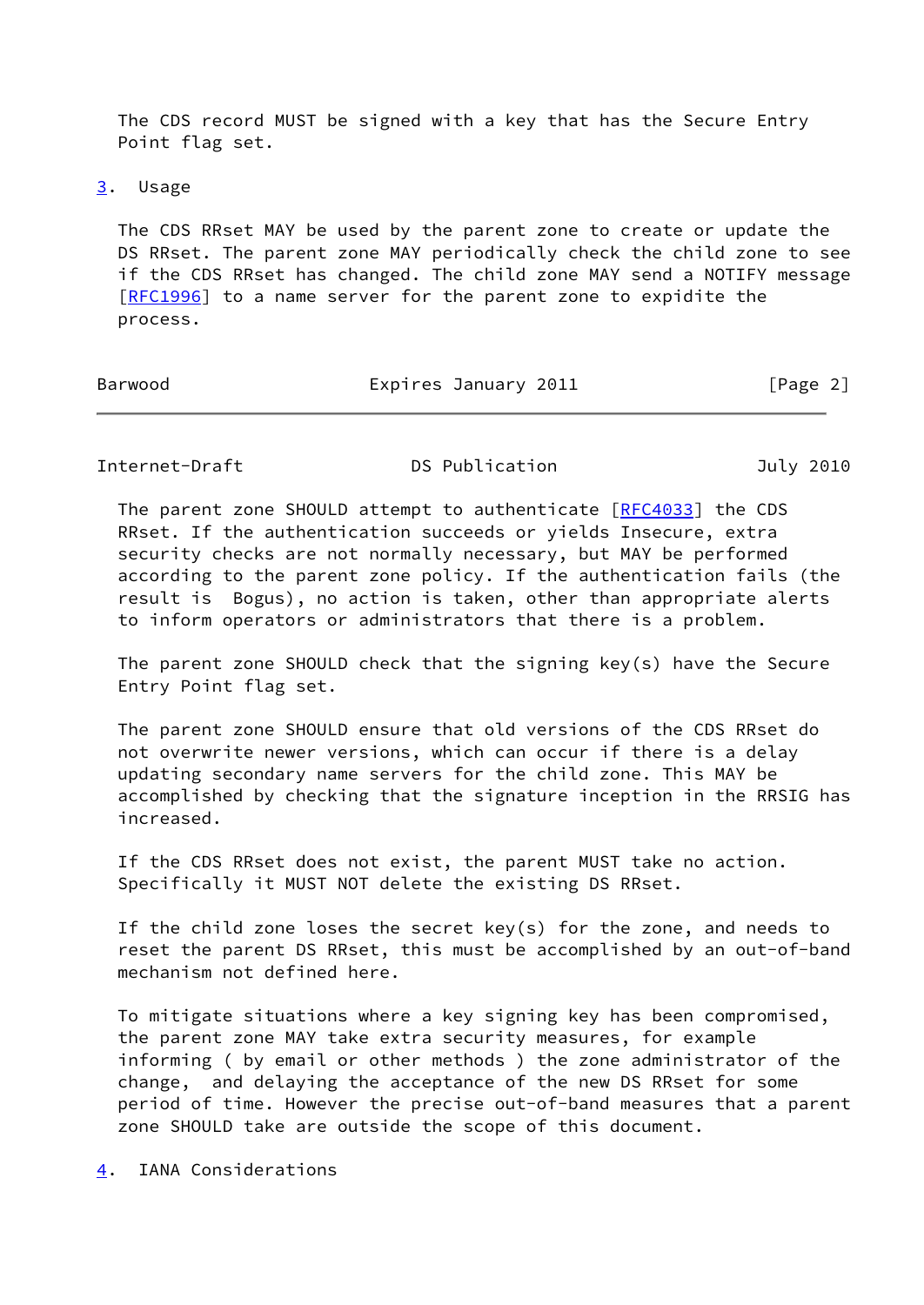IANA is requested to assign the DNS Resource Record Type code for the CDS record.

<span id="page-3-0"></span>[5](#page-3-0). Security considerations

This document is entirely concerned with security considerations.

<span id="page-3-1"></span>[6](#page-3-1). Acknowledgements

 This document was created following discussion on automation of KSK rollover on the DNS Operations Working Group mailing list.

 Thanks to the people who provided review and suggestions: Mark Andrews, Richard Doty, Olafur Gudmundsson, Shane Kerr, Stephan Lagerholm, Chris Thompson.

| Barwood | Expires January 2011 | [Page 3] |
|---------|----------------------|----------|
|         |                      |          |

Internet-Draft DS Publication July 2010

- <span id="page-3-2"></span>[7](#page-3-2). Normative References
	- [RFC2119] Bradner, S., "Key words for use in RFCs to Indicate Requirement Levels", [BCP 14](https://datatracker.ietf.org/doc/pdf/bcp14), [RFC 2119](https://datatracker.ietf.org/doc/pdf/rfc2119), March 1997.
	- [RFC1996] Vixie, P., "A Mechanism for Prompt Notification of Zone Changes (DNS NOTIFY)", [RFC 1996](https://datatracker.ietf.org/doc/pdf/rfc1996), August 1996.
	- [RFC4033] Arends, R., Austein, R., Larson, M., Massey, D., and S. Rose, "DNS Security Introduction and Requirements", [RFC](https://datatracker.ietf.org/doc/pdf/rfc4033) [4033,](https://datatracker.ietf.org/doc/pdf/rfc4033) March 2005.
	- [RFC4034] Arends, R., Austein, R., Larson, M., Massey, D., and S. Rose, "Resource Records for the DNS Security Extensions", [RFC 4034,](https://datatracker.ietf.org/doc/pdf/rfc4034) March 2005.

Author's Address

 George Barwood 33 Sandpiper Close